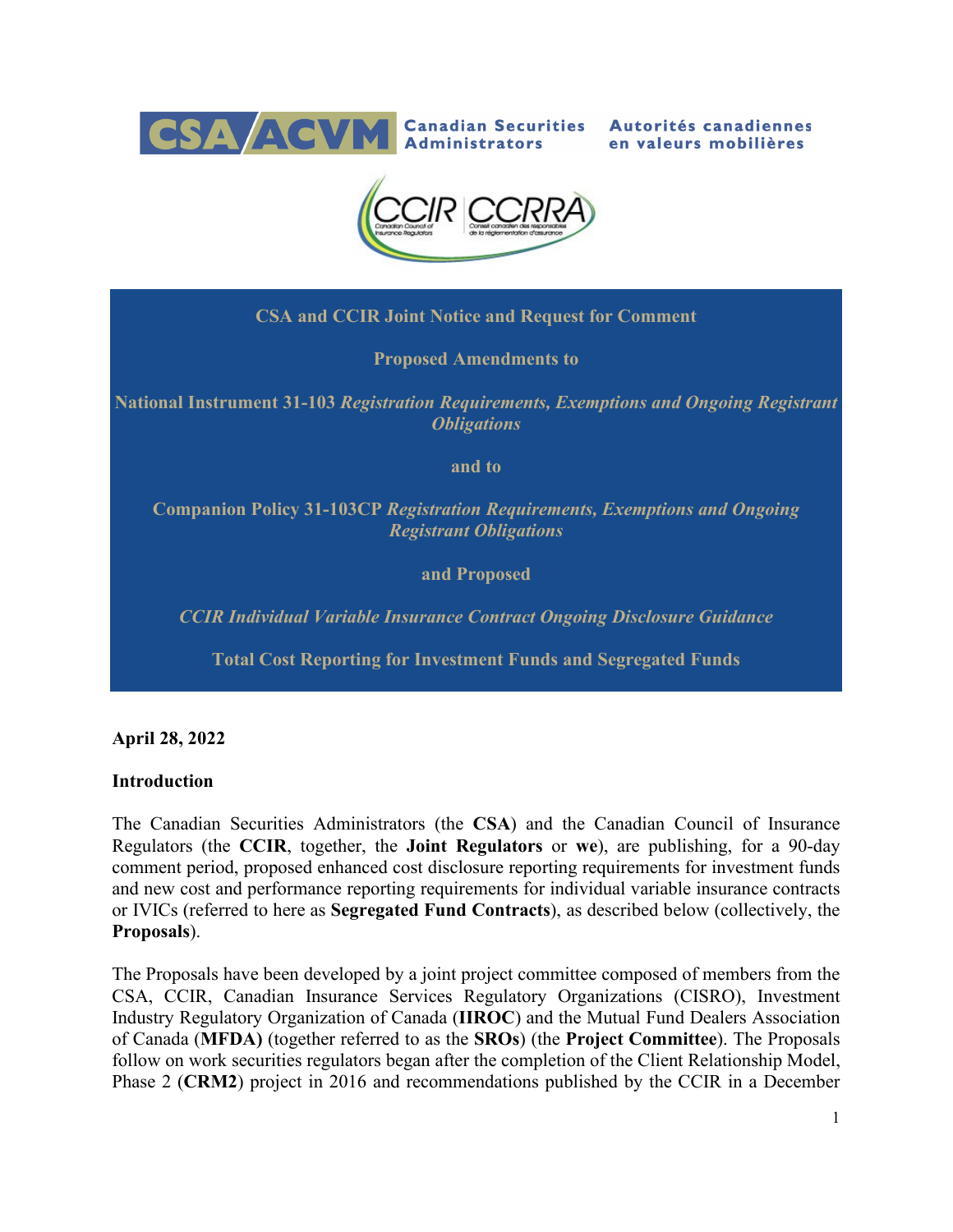2017 position paper on segregated funds, as revised in June 2018 (**CCIR Segregated Funds Position Paper**).

The Proposals for the securities sector (the **Proposed Securities Amendments**) are for amendments to National Instrument 31-103 *Registration Requirements, Exemptions and Ongoing Registrant Obligations* (**NI 31-103** or the **Instrument**) and Companion Policy 31-103CP *Registration Requirements, Exemptions and Ongoing Registrant Obligations* (**31-103CP** or the **Companion Policy**).

The Proposals for the insurance sector are for an *Individual Variable Insurance Contract Ongoing Disclosure Guidance* (the **Proposed Insurance Guidance**) – an enhanced disclosure framework for Segregated Fund Contracts. The CCIR expects each of its member jurisdictions will adopt the framework by local guidance or, in certain jurisdictions, regulation. In addition to including cost and performance reporting guidance, the Proposed Insurance Guidance also includes additional ongoing performance disclosure guidance designed to bring the insurance sector into closer harmony with the securities sector, as well as guidance with respect to ongoing disclosure with respect to Segregated Fund Contract guarantees.

The Proposed Securities Amendments would apply to all registered dealers, advisers and investment fund managers. The Proposed Insurance Guidance would apply to all insurers offering Segregated Fund Contracts to their policy holders.

This notice contains the following annexes:

- Annex A Specific questions regarding the Proposed Securities Amendments
- Annex B Specific questions regarding the Proposed Insurance Guidance
- Annex  $C -$  Proposed Amendments to NI 31-103
- Annex D Proposed changes to 31-103CP
- Annex E Blackline showing changes to NI 31-103 under the Proposed Amendments
- Annex  $F Blackline showing changes to 31-103CP under the Proposed Amendments$
- Annex G Sample prototype statement and report for the securities sector
- Annex  $H -$  Sample prototype report for the insurance sector
- Annex  $I Local$  matters
- Annex J Proposed Insurance Guidance
- Annex K Segregated funds and investment funds: differences between products, distribution channels and regulation

This notice will be available on the following websites of CSA jurisdictions:

www.lautorite.qc.ca www.asc.ca [www.bcsc.bc.ca](http://www.bcsc.bc.ca/) [www.fcnb.ca](http://www.fcnb.ca/) nssc.novascotia.ca www.osc.ca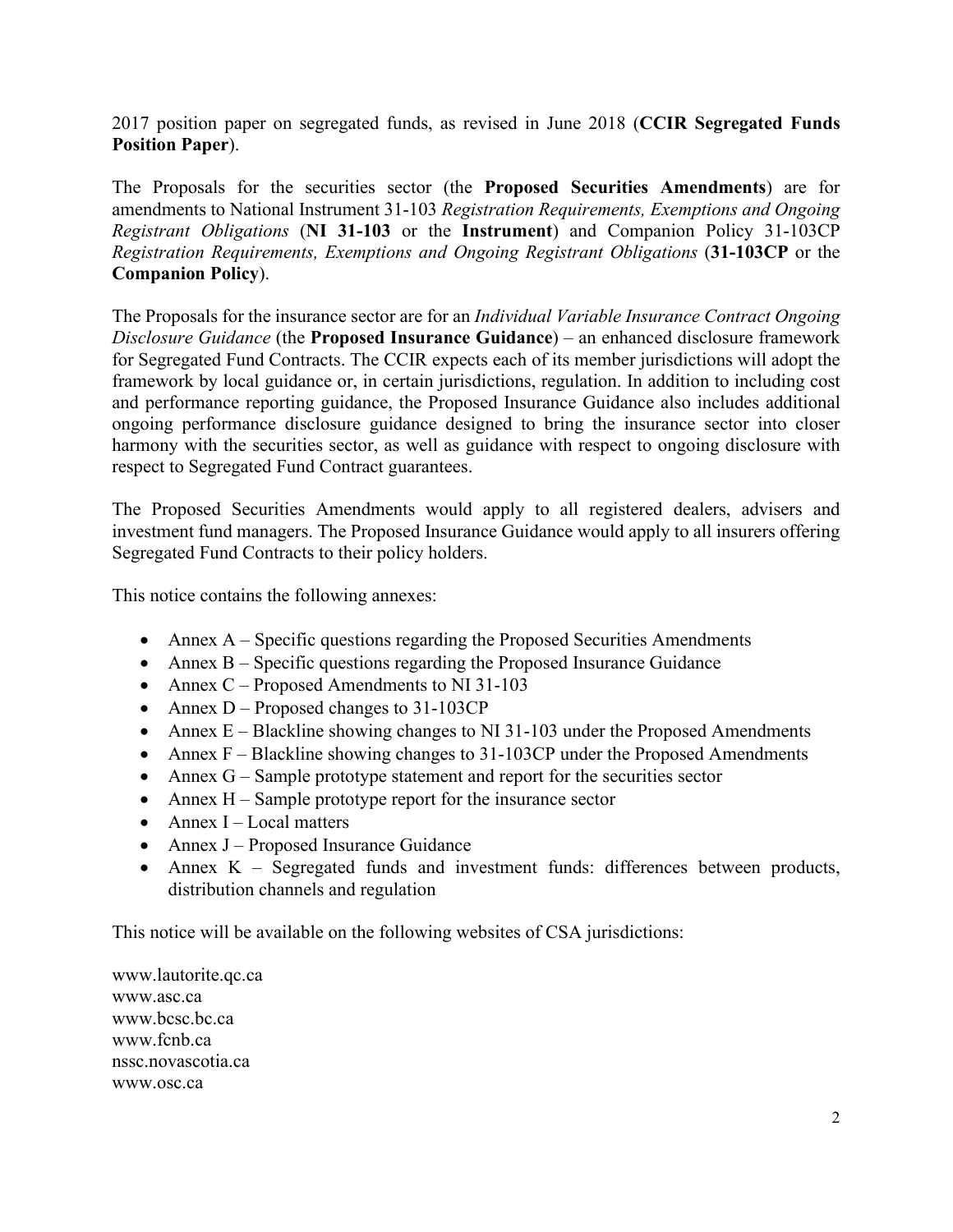[www.fcaa.gov.sk.ca](http://www.fcaa.gov.sk.ca/) www.msc.gov.mb.ca

This notice will also be available on the CCIR website: [https://www.ccir-ccrra.org.](https://www.ccir-ccrra.org/)

# **Substance and Purpose**

The Proposals are part of the Joint Regulators' harmonized response to concerns we have identified relating to current cost disclosure and product performance reporting requirements for investment funds and segregated funds. The Proposed Insurance Guidance also addresses concerns about ongoing disclosure regarding Segregated Fund Contract guarantees. We seek to enhance investor protection by improving investors' and policy holders' awareness of the ongoing embedded fees such as management fund expense ratios (**MER**) and trading expense ratios (**TER**) that form part of the cost of owning investment funds and segregated funds. The Proposed Insurance Guidance also seeks to enhance policy holder protection by improving policy holders' awareness of their rights to guarantees under their Segregated Fund Contracts and how their actions might affect their guarantees.

One important concern is that there are currently no requirements for securities industry registrants or insurers to provide ongoing reporting to investors and policy holders on the amount of such costs after the initial sale of the investment product, in a form which is specific to the individual's holdings and easily understandable. While fund facts and ETF facts documents required to be delivered at the point of sale for some investment funds contain certain disclosure concerning the ongoing costs of ownership of those funds, those documents are not tailored to the individual's holdings or required to be delivered on an ongoing basis and this requirement only applies to a subset of investment funds<sup>[1](#page-2-0)</sup>.

Research carried out by the Ontario Securities Commission's (**OSC**) Investor Office and the Behavioural Insights Team)<sup>[2](#page-2-1)</sup> in connection with the adoption of CRM2 shows that Canadian investors presented with a sample annual charges and compensation report, assumed that it included embedded fees associated with investment funds, when it does not include such fees.<sup>[3](#page-2-2)</sup>

We believe it is important that investors and policyholders be aware of all of the costs associated with the investment funds and segregated funds they hold, as these fees can impact their returns and have a compounding effect over time. Furthermore, transparency about costs may encourage more competition, which would benefit investors and policyholders.

The Proposals would require disclosure of the ongoing costs of owning Segregated Fund Contracts and investment funds, both as a percentage, for each fund or segregated fund, and as an aggregate amount, in dollars, for all investment funds or investments in a Segregated Fund Contract held during the year.

<span id="page-2-0"></span> $1$  Other continuous disclosure documents prepared by investment funds, such as annual statements or management reports of fund performance, are not prepared by all investment funds, present information in a form which may be complex for retail investors to understand and do not allow investors to understand their total costs of investing, as they present information which is specific to a single issuer or group of issuers.

<span id="page-2-1"></span><sup>&</sup>lt;sup>2</sup> Behavioural Insights Team is a social purpose company part-owned by the U.K. Government.

<span id="page-2-2"></span><sup>3</sup> See OSC Staff Notice 11-787 *[Improving Fee Disclosure Through Behavioural Insights](https://www.osc.ca/sites/default/files/pdfs/irps/sn_20190819_11-787_improving-fee-disclosure-through-behavioural-insights.pdf)*, August 19, 2019, p. 11.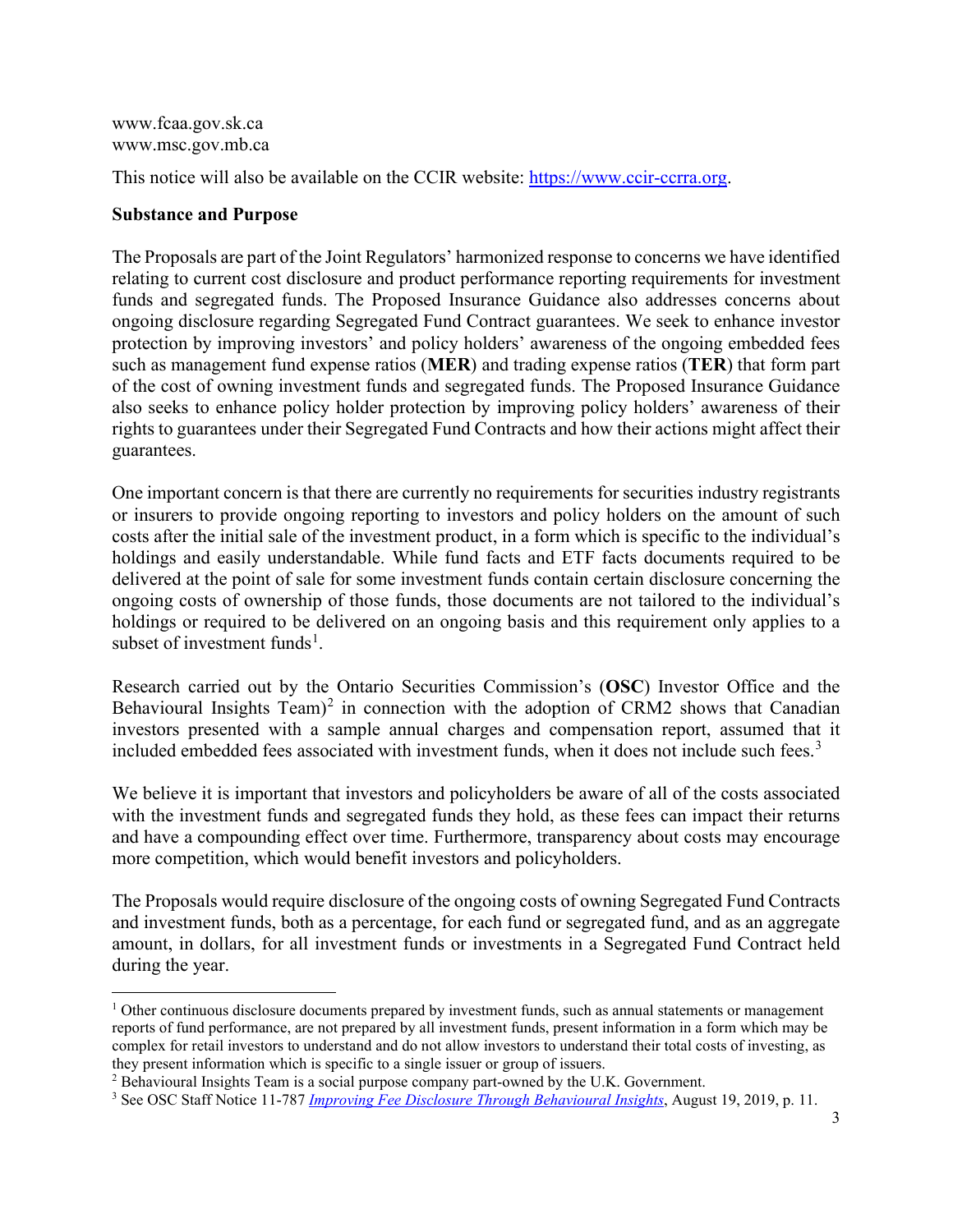The Proposals are as consistent as possible between the securities and insurance sectors with respect to disclosure of the ongoing costs of owning Segregated Fund Contracts and investment funds, taking into account the material differences among those products and in the ways the two sectors and their regulatory regimes operate. Differences include who provides cost disclosure to clients, how often account statements are typically sent, distribution channels and product features, as indicated in the table in Annex K.

# **Summary of Proposals**

## *Securities sector*

The Proposed Securities Amendments would add the following new elements to client reporting under NI 31-103:

- in the account statement  $(s.14.14)$  or additional statement  $(s.14.14.1)$  as appropriate, the fund expense ratio, stated as a percentage for each investment fund held by the client; and
- in the annual report on charges and other compensation (s.14.17) for the account as a whole:
	- $\circ$  the aggregate amount of fund expenses, in dollars, for all investment funds held during the year; and
	- o the aggregate amount of any direct investment fund charges (e.g., short-term trading fees or redemption fees), in dollars.

Fund expenses would be calculated by reference to the fund expense ratio, which would be defined as the sum of the MER and the TER. This definition is consistent with how that term is used in the context of a mutual fund's fund facts document and with how the term "ETF expenses" is used in the ETF Facts document. [4](#page-3-0) The methodology for determining the information included in the reports would be prescribed in order to ensure comparability for investors and a level playing field for registrants. Explanatory notes, substantially in a prescribed form tested with investors, would be included as appropriate.

The Proposed Securities Amendments would apply to all registrants to which the requirements to deliver an account statement, additional statement or annual cost and compensation report currently apply,<sup>[5](#page-3-1)</sup> in respect of all investment funds owned by their clients, including scholarship plans, labour sponsored funds, foreign funds, mutual funds, non-redeemable investment funds, prospectus-exempt investment funds and exchange-traded funds.

Existing exemptions for statements and reports provided to non-individual permitted clients (including, for example, many different institutional investors), pursuant to subsections 14.14.1(6) and 14.17(5) of NI 31-103, would continue to apply. SRO rules would be amended to be uniform in substance with final amendments to NI 31-103.

<span id="page-3-0"></span><sup>4</sup> See item 1.3 of Part II of Form 81-101F3 in *National instrument 81-101 Mutual Fund Prospectus Disclosure*.

<span id="page-3-1"></span><sup>5</sup> See sections 14.14, 14.14.1 and 14.17 of NI 31-103.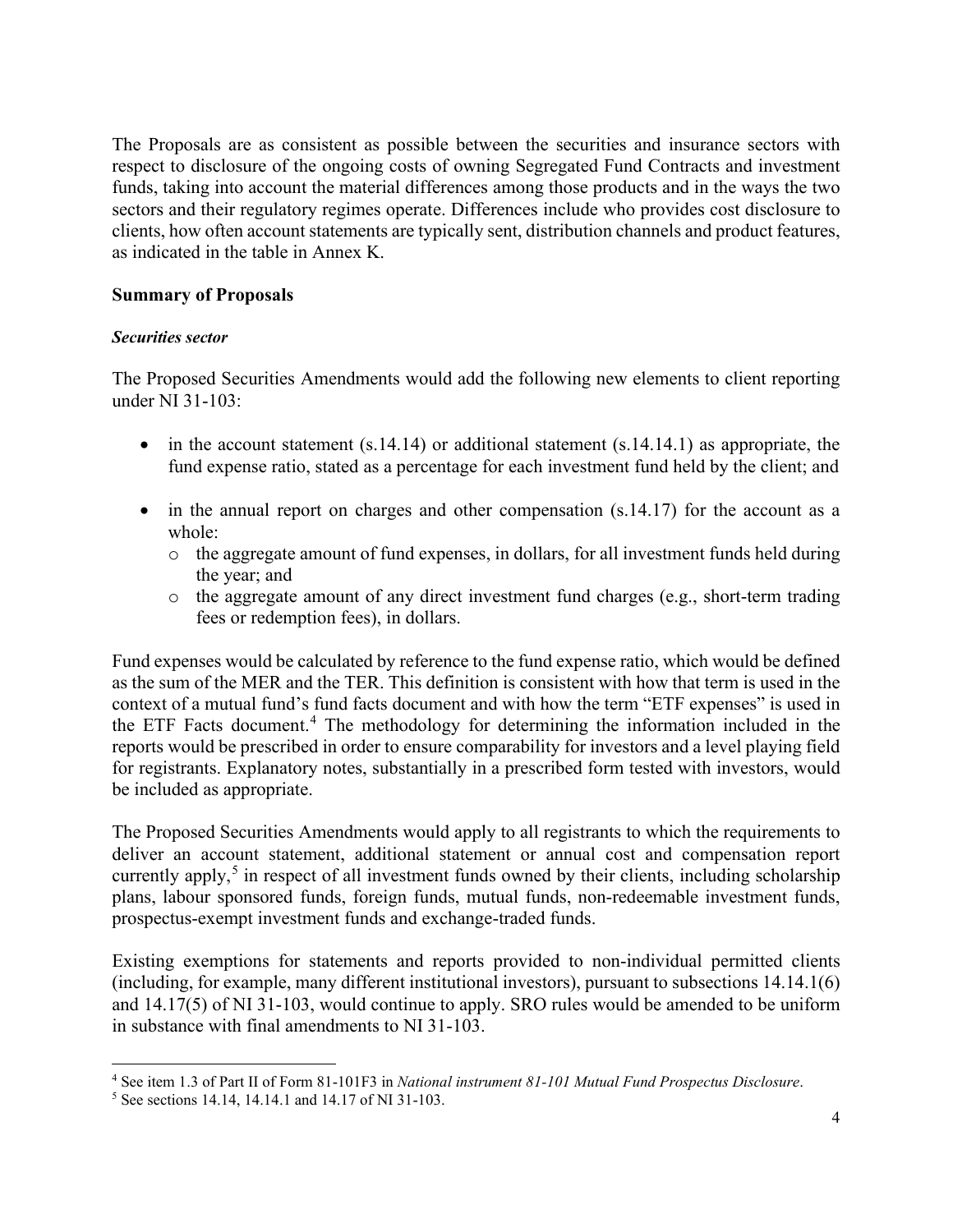Registered investment fund managers would be required to provide the registered dealers and registered advisers with certain information that the dealers and advisers would require in order to prepare the enhanced statements and reports for their clients.

The Proposed Securities Amendments would allow investment fund managers to rely on publicly available information disclosed in an investment fund's most recently published fund facts document, ETF facts document, prospectus or management report of fund performance, unless this information is outdated, or the investment fund manager reasonably believes that doing so would cause the information reported in the statement or report to be misleading.

If advisers or dealers are unable to rely on information provided by investment fund managers or believe that doing so would cause the information reported in the statement or report to be misleading, they would be required to rely on the most recent publicly available information in the relevant fund facts document, ETF facts document, prospectus or management report of fund performance, and if they cannot do so, would be required to make reasonable efforts to obtain that information by other means.

We believe this approach would adequately balance the need for investors to receive information about the ongoing costs of owning investments funds, while avoiding imposing an undue regulatory burden on registrants.

## *Insurance sector*

The Proposed Insurance Guidance would express the CCIR's expectation that insurers would provide certain information to clients who own Segregated Fund Contracts at least once each year. The full list of these elements of disclosure is found in Annex J.

With respect to costs of holding Segregated Fund Contracts, these elements include:

- the fund expense ratio, stated as a percentage for each segregated fund held by the client within their Segregated Fund Contract during the statement period; and
- for the Segregated Fund Contract as a whole:
	- o the aggregate amount of fund expenses, in dollars, for all segregated funds held during the statement period;
	- o the aggregate cost of insurance guarantees under the Segregated Fund Contract, in dollars, for the statement period; and
	- o the aggregate amount of all other expenses under the Segregated Fund Contract, in dollars, for the statement period.

The statement period would be no more than one year.

The fund expense ratio would be defined as the sum of the MER and the TER. The methodology for determining the information included in the statements would be prescribed in order to ensure comparability for investors and a level playing field for insurers and agents. Explanatory notes, substantially in a prescribed form tested with investors, would be included as appropriate.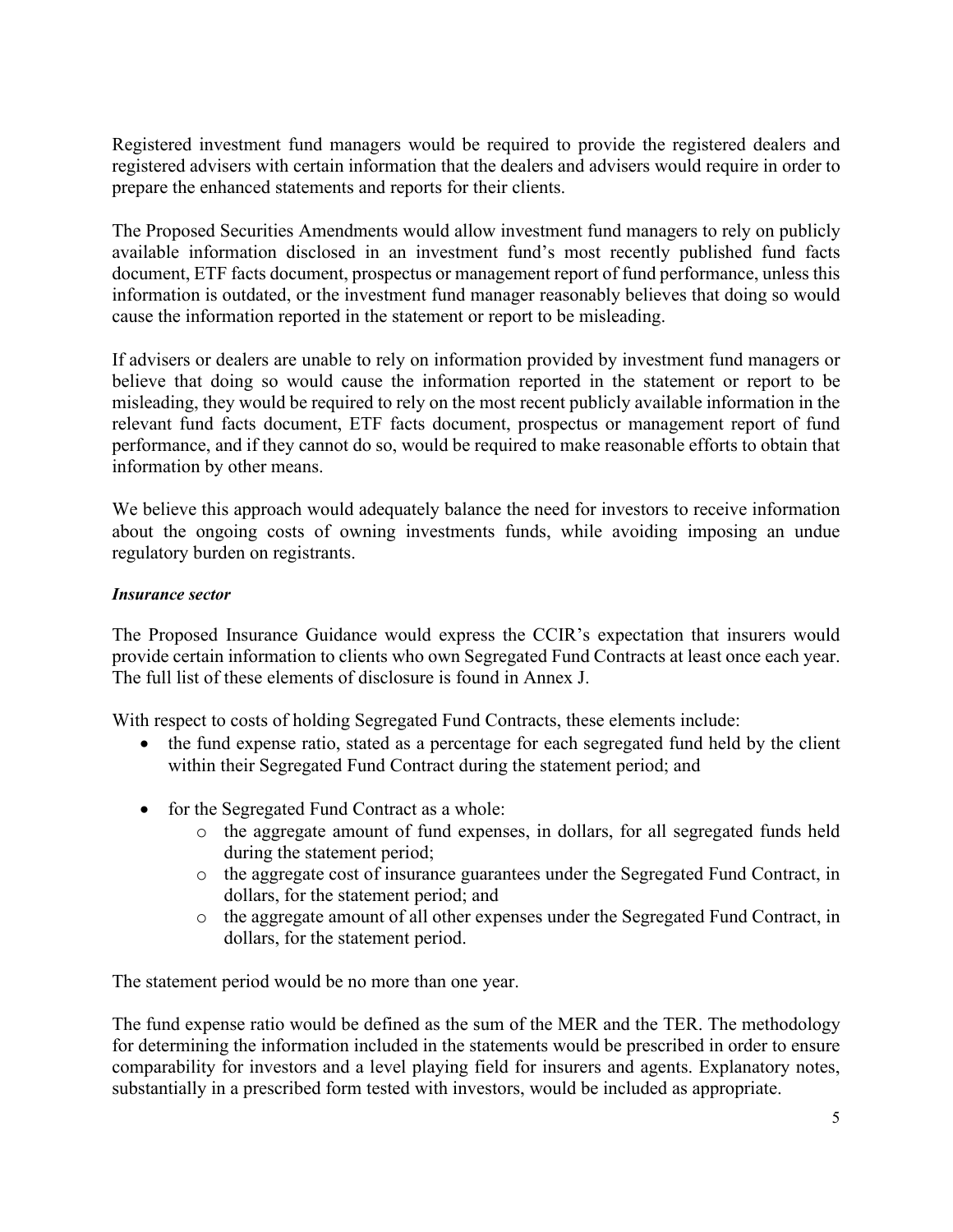The remaining elements of the ongoing disclosure would reflect the expectations set out in the CCIR Segregated Funds Position Paper, except as follows:

- insurers would be expected to report the total deposits, withdrawals and the change in value of segregated funds since the Segregated Fund Contract began and since the start of the previous statement period.
	- o In contrast, the CCIR Segregated Funds Position Paper recommended reporting the aggregated dollar value change in net asset value of the Segregated Fund Contract.
- with respect to the amount the client would receive upon redeeming the entire Segregated Fund Contract, insurers would be expected to:
	- o include a notice, substantially in a prescribed form, that explains the total net asset value for the contract is not necessarily the amount the client would receive if they ended their contract, and explains how the client could obtain more details about the amount of money they would receive, and
	- o if the costs incurred at the redemption would be significant, include a notice, substantially in a prescribed form, that explains these costs.
- insurers would be expected to indicate whether a deferred sales charge may apply to each segregated fund; and
- when a Segregated Fund Contract provides a guaranteed income payment, insurers would be expected to state how long the guaranteed payment would be payable.

Insurance regulators in each jurisdiction will implement this initiative in line with their respective regulatory requirements.

# **Prior Consultations**

In developing the Proposals, the Joint Regulators conducted extensive consultations with investor advocates and market participants, notably at a meeting of the Joint Forum of Financial Market Regulators<sup>[6](#page-5-0)</sup> held on June 10, 2021, as well as through informal technical consultations with industry associations and service providers.

Prior to beginning the joint project, CCIR consulted with stakeholders with respect to disclosure of fees and performance through an Issues Paper released for public consultation in May 2016 and discussion directly with stakeholders. These consultations led to the 2017/2018 CCIR Segregated Funds Position Paper, which set out CCIR's expectations regarding cost disclosure. CCIR continued related research, including through investor focus groups, between the release of the Position Paper and the start of the joint project.

<span id="page-5-0"></span><sup>6</sup> [https://www.securities-administrators.ca/news/joint-forum-of-financial-market-regulators-engages-with-industry](https://www.securities-administrators.ca/news/joint-forum-of-financial-market-regulators-engages-with-industry-and-investor-groups-on-investment-fee-transparency/))[and-investor-groups-on-investment-fee-transparency/](https://www.securities-administrators.ca/news/joint-forum-of-financial-market-regulators-engages-with-industry-and-investor-groups-on-investment-fee-transparency/))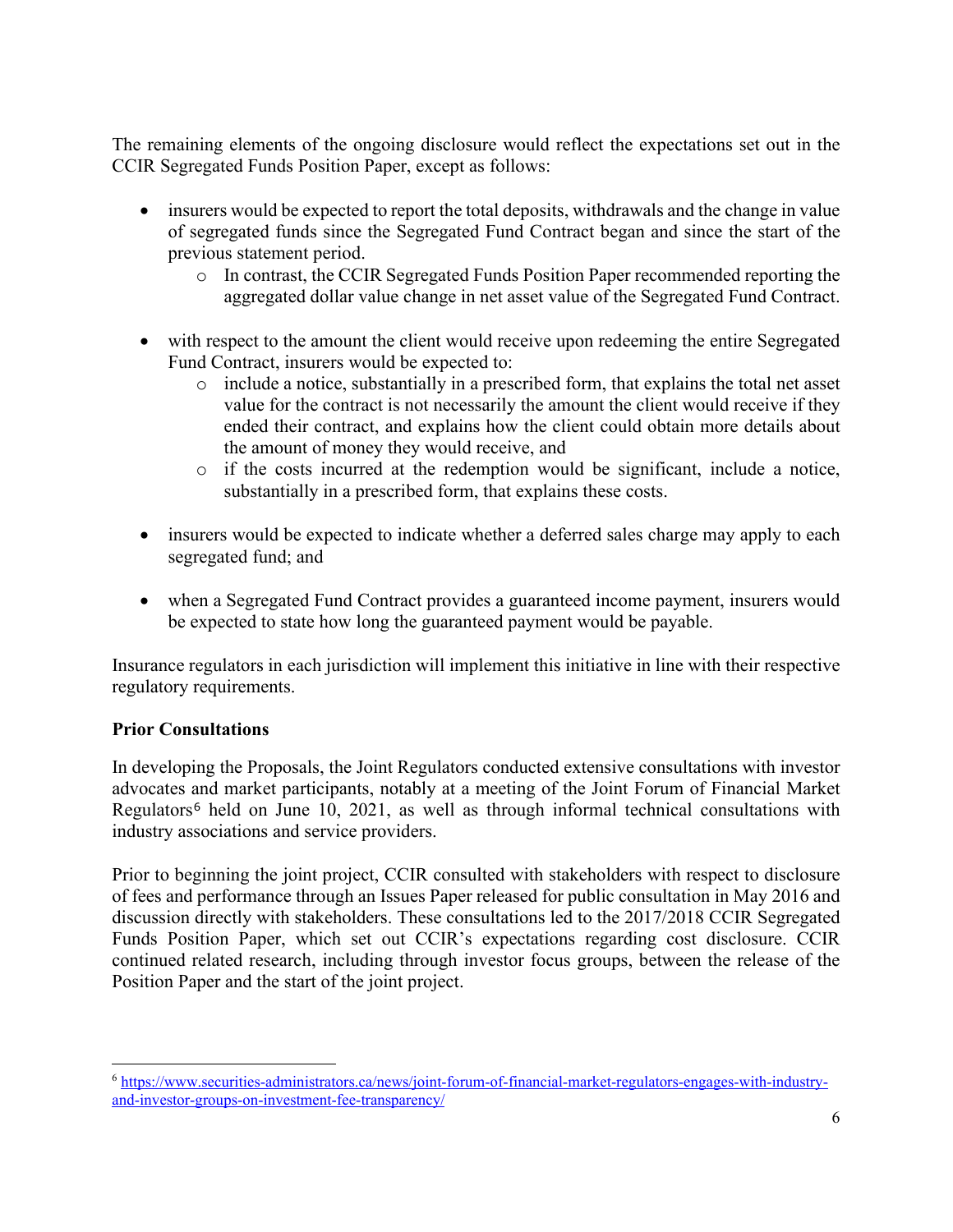The Project Committee also worked with OSC Investor Office Research and Behavioural Insights Team (**IORBIT**), drawing in part on earlier research commissioned by the MFDA, to design seven prototype disclosure documents for the securities sector, which differed both in terms of substantive content and presentation. Four prototypes were developed for the insurance sector. IORBIT then tested the prototypes to determine which ones would be most effective in maximizing investor or policyholder's comprehension of cost information. The Proposed Amendments reflect the findings from IORBIT's research. The final prototypes are included in Annex G and H as illustrative examples, showing what statements and reports could look like if the Proposed Amendments were adopted, with the new information highlighted.<sup>[7](#page-6-0)</sup>

# **Transition**

We recognize that developing and implementing system enhancements to implement the Proposals will require a significant investment of time and resources by industry stakeholders. However, we firmly believe that providing both investors and policyholders with essential information about the ongoing embedded costs of investment funds and segregated funds at the earliest possible date is a priority. We therefore intend to adopt a short transition period for both the securities sector and the insurance sector.

We are proposing that both sectors move forward in lockstep, with final amendments coming into effect at the same time in September 2024, as further detailed below, assuming that final publication would occur and ministerial approvals be obtained during the second quarter of 2023. This would represent a transition period of approximately 18 months. Registrants and insurers would be required to deliver statements and reports compliant with the Proposals as of the first reporting periods that fall entirely after this date.

In practical terms, this means that

- for the securities sector, investors would receive the first quarterly account statements containing the newly required information for the reporting period ending in December 2024, and the first annual reports containing the newly required information for the reporting period ending in December 2025; and
- for the insurance sector, policyholders would receive an annual report containing the newly required information for the reporting period ending in December 2025, and a half-yearly statement containing the newly required information for the reporting period ending in June 2025, in the case where such statements are delivered.

We are proposing this approach considering the importance of this initiative for investors and policyholders and the fact that pre-consultations with industry stakeholders and investor advocacy groups have taken place and will continue. We strongly encourage registrants and insurers to begin reviewing their systems and conduct advanced planning as soon as possible in order to have all of the resources necessary for implementation in place on time, following the final publication and

<span id="page-6-0"></span> $<sup>7</sup>$  The final prototype cost and compensation report developed for the securities sector will also be included as an</sup> appendix to 31-103CP.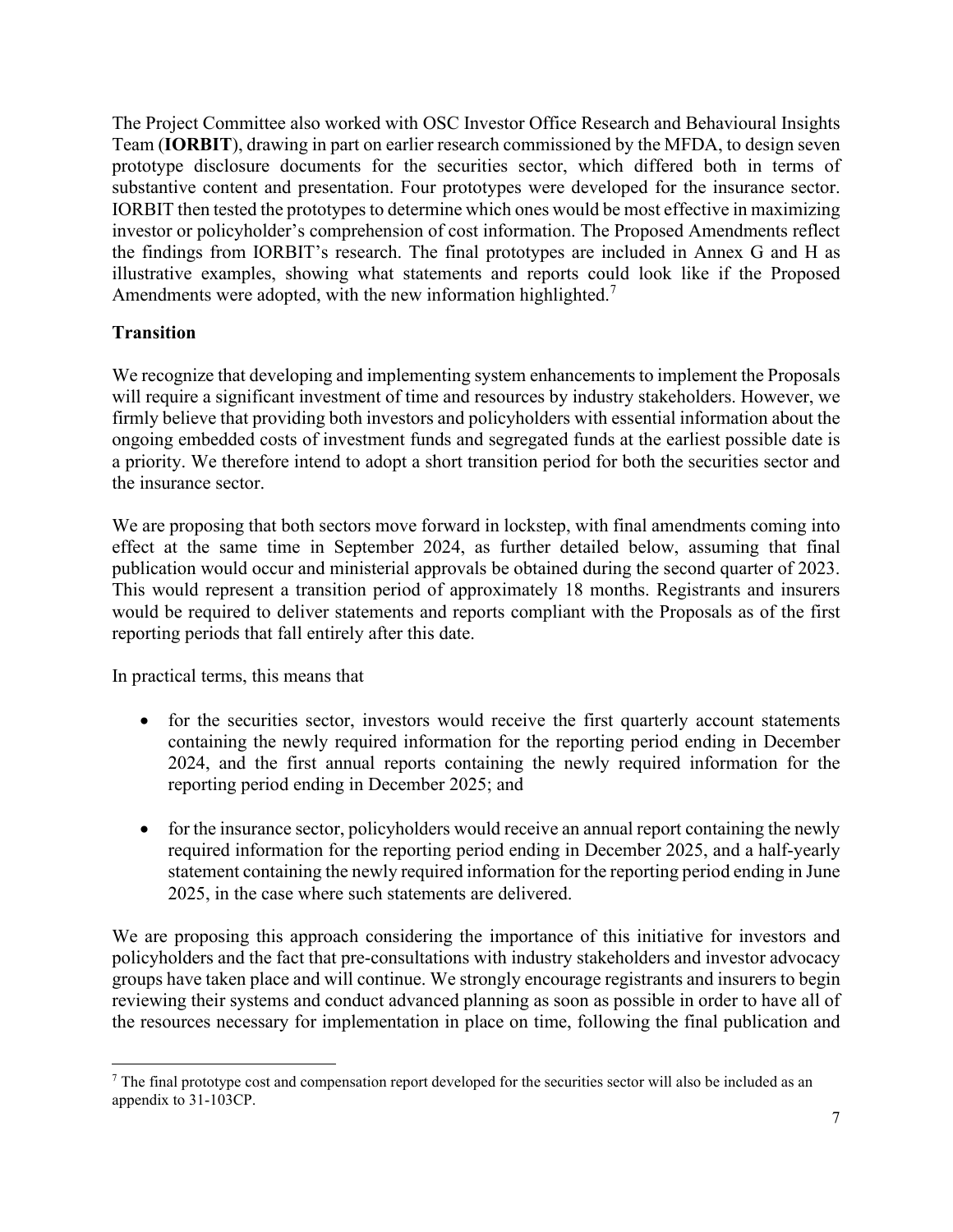ministerial approvals. If you have comments on this transition period proposal, please provide detailed discussion of the comments in your submission.

# **Request for Comments**

We welcome your comments on the Proposals and questions in Annexes A and B.

We cannot keep submissions confidential because securities legislation in certain provinces requires publication of a summary of the written comments received during the comment period. All comments with respect to the Proposed Securities Amendments will be posted on the websites of each of the OSC at www.osc.ca, the Alberta Securities Commission at www.albertasecurities.com and the Autorité des marchés financiers at www.lautorite.qc.ca. Therefore, you should not include personal information directly in comments to be published. It is important you state on whose behalf you are making the submissions.

Similarly, all comments with respect to the CCIR Guidance may be posted on the CCIR website.

## **Deadline for Comments**

Please submit your comments in writing on or before July 27, 2022. If you are not sending your comments by email, please send a CD containing the submissions in Microsoft Word format.

## **Comments on Proposed Securities Amendments:**

Address your submission to the CSA jurisdictions as follows:

Alberta Securities Commission Autorité des marchés financiers British Columbia Securities Commission Financial and Consumer Services Commission (New Brunswick) Financial and Consumer Affairs Authority of Saskatchewan Manitoba Securities Commission Nova Scotia Securities Commission Nunavut Securities Office Office of the Superintendent of Securities, Newfoundland and Labrador Ontario Securities Commission Office of the Superintendent of Securities, Northwest Territories Office of the Yukon Superintendent of Securities Superintendent of Securities, Department of Justice and Public Safety, Prince Edward Island

Deliver your comments only to the addresses listed below. Your comments will be distributed to the remaining CSA jurisdictions.

M<sup>e</sup> Philippe Lebel Corporate Secretary and Executive Director, Legal Affairs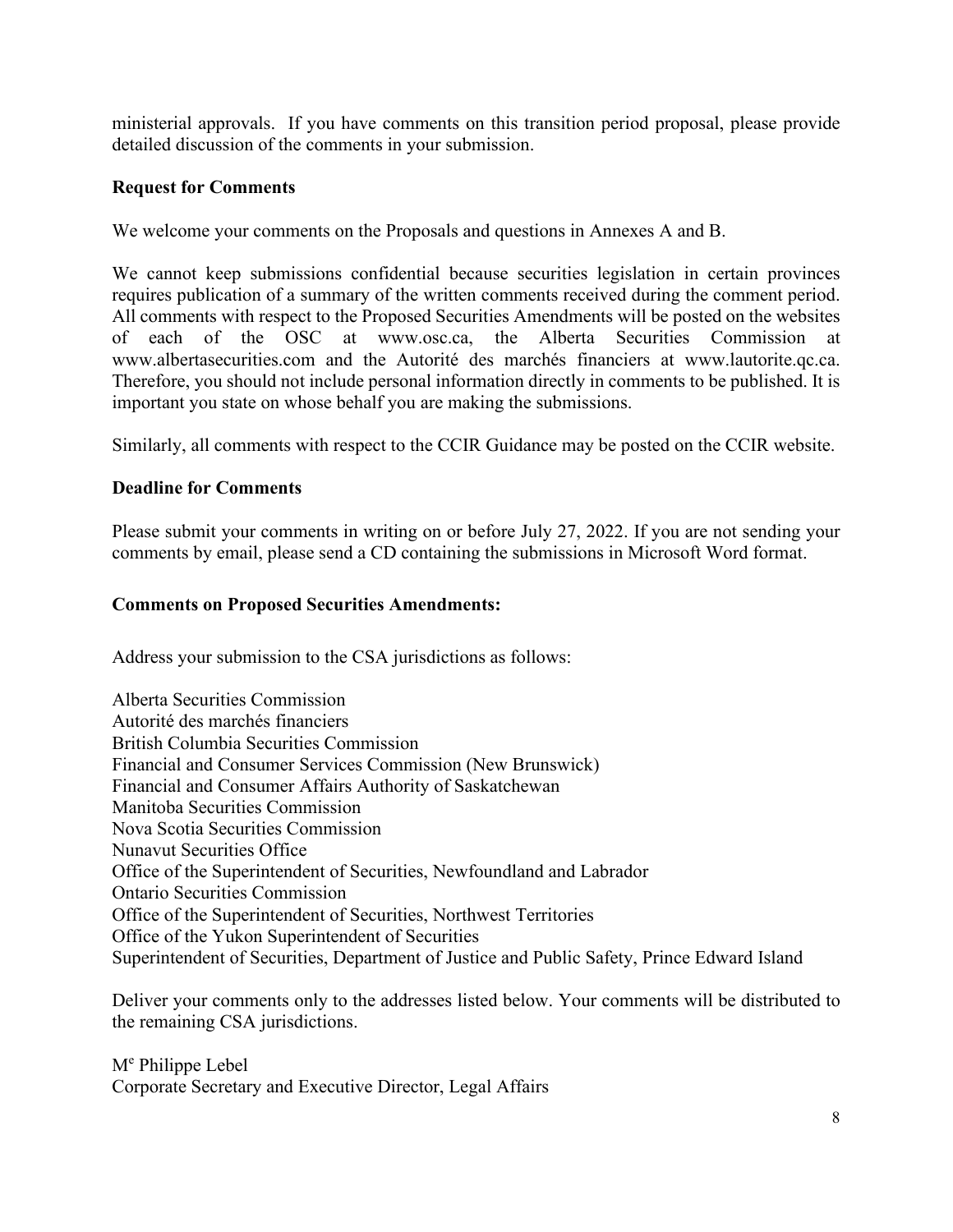Autorité des marchés financiers Place de la Cité, tour Cominar 2640, boulevard Laurier, bureau 400 Québec (Québec) G1V 5C1 Fax: 514-864-6381 [consultation-en-cours@lautorite.qc.ca](mailto:consultation-en-cours@lautorite.qc.ca)

The Secretary Ontario Securities Commission 20 Queen Street West 22nd Floor, Box 55 Toronto, Ontario M5H 3S8 Fax: 416-593-2318 [comment@osc.gov.on.ca](mailto:comment@osc.gov.on.ca)

### **Comments on Proposed Insurance Guidance:**

Address and deliver your comments to:

Mr. Tony Toy, Policy Manager Canadian Council of Insurance Regulators National Regulatory Coordination Branch 25 Sheppard Avenue West, Suite 100 Toronto, Ontario M2N 6S6 [ccir-ccrra@fsrao.ca](mailto:ccir-ccrra@fsrao.ca)

Your comments will be delivered to member jurisdictions of the CCIR.

### **Questions**

If you have any questions, please contact the staff members listed below.

With respect to securities questions:

Gabriel Chénard Senior Policy Analyst Supervision of Intermediaries Autorité des marchés financiers (514) 395-0337, ext. 4482 Toll-free: 1 800 525-0337, ext. 4482 gabriel.chenard@lautorite.qc.ca

Jan Bagh Senior Legal Counsel Alberta Securities Commission Corporate Finance (403) 355-2804 [jan.bagh@asc.ca](mailto:jan.bagh@asc.ca)